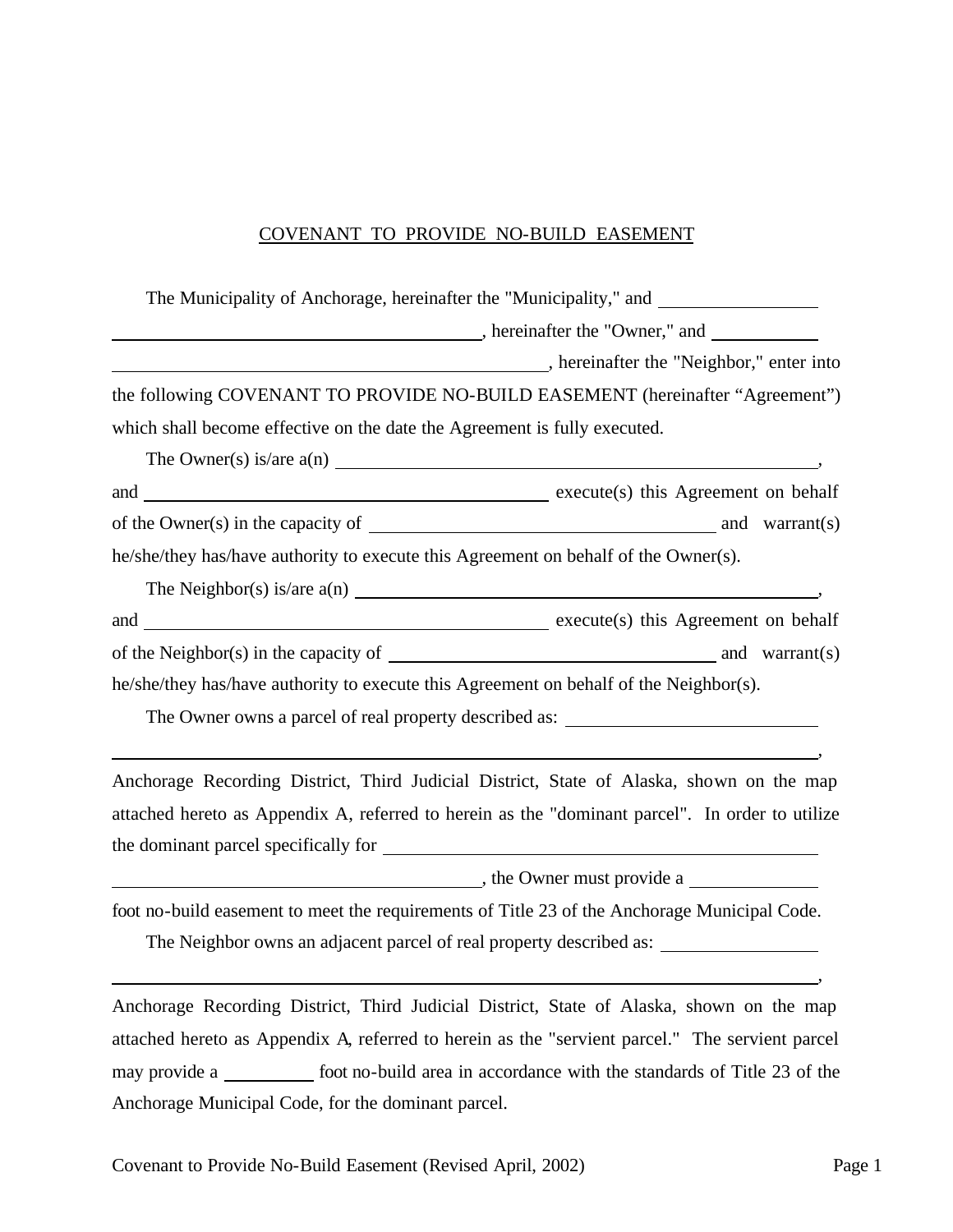The Owner and Neighbor covenant and agree they and their heirs, successors, and assigns, shall use the servient parcel to provide a foot no-build easement in accordance with Title 23 of the Anchorage Municipal Code, for the use and benefit of the dominant parcel. The specific above-described use of the servient parcel shall not be altered, changed or restricted in any manner without the prior written consent of the Municipality.

It is understood that violation of this Agreement shall constitute a violation of Title 23 of the Anchorage Municipal Code, and will be subject to all the penalties and remedies provided by law for such a violation.

Reference Building/Land Use Permit:

#### **OWNER NEIGHBOR**

| By: $\qquad \qquad$                                                                                                                                                                                                                                                                                                                                                                                           | By: $\qquad \qquad$ |
|---------------------------------------------------------------------------------------------------------------------------------------------------------------------------------------------------------------------------------------------------------------------------------------------------------------------------------------------------------------------------------------------------------------|---------------------|
| Name:                                                                                                                                                                                                                                                                                                                                                                                                         |                     |
|                                                                                                                                                                                                                                                                                                                                                                                                               | Title:              |
| Date: $\frac{1}{\sqrt{1-\frac{1}{2}}\sqrt{1-\frac{1}{2}}\sqrt{1-\frac{1}{2}}\sqrt{1-\frac{1}{2}}\sqrt{1-\frac{1}{2}}\sqrt{1-\frac{1}{2}}\sqrt{1-\frac{1}{2}}\sqrt{1-\frac{1}{2}}\sqrt{1-\frac{1}{2}}\sqrt{1-\frac{1}{2}}\sqrt{1-\frac{1}{2}}\sqrt{1-\frac{1}{2}}\sqrt{1-\frac{1}{2}}\sqrt{1-\frac{1}{2}}\sqrt{1-\frac{1}{2}}\sqrt{1-\frac{1}{2}}\sqrt{1-\frac{1}{2}}\sqrt{1-\frac{1}{2}}\sqrt{1-\frac{1}{2}}$ | Date:               |
| <b>OWNER</b>                                                                                                                                                                                                                                                                                                                                                                                                  | <b>NEIGHBOR</b>     |
| By: $\qquad \qquad$                                                                                                                                                                                                                                                                                                                                                                                           | By: $\qquad \qquad$ |
|                                                                                                                                                                                                                                                                                                                                                                                                               | Name:               |
|                                                                                                                                                                                                                                                                                                                                                                                                               |                     |
| Date:                                                                                                                                                                                                                                                                                                                                                                                                         | Date:               |
| MUNICIPALITY OF ANCHORAGE                                                                                                                                                                                                                                                                                                                                                                                     |                     |
| By: $\qquad \qquad$                                                                                                                                                                                                                                                                                                                                                                                           |                     |
| Title:                                                                                                                                                                                                                                                                                                                                                                                                        | Date:               |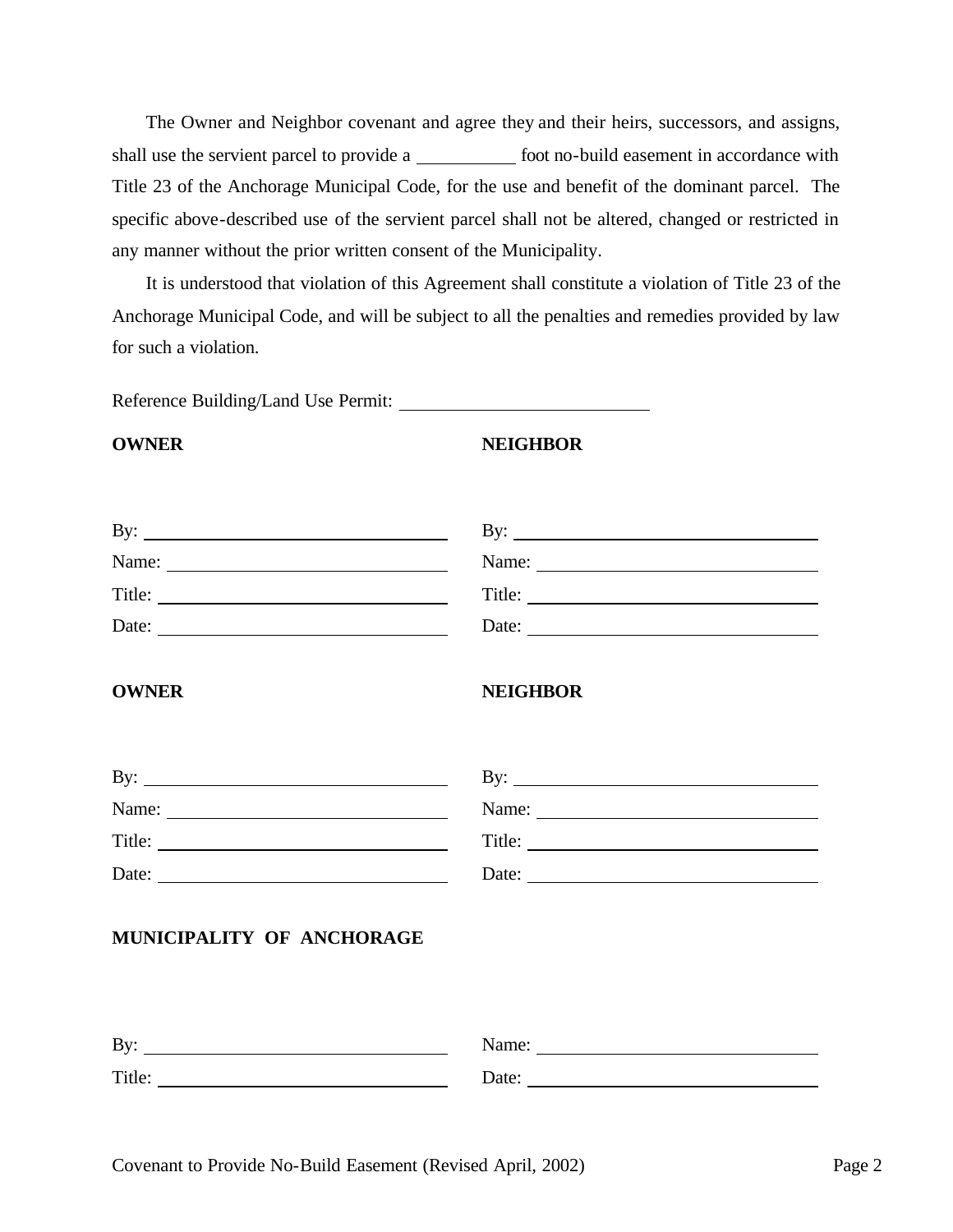|                                                                                                                                                                                                                                |                                 | $)$ SS. |
|--------------------------------------------------------------------------------------------------------------------------------------------------------------------------------------------------------------------------------|---------------------------------|---------|
| $\underbrace{\hspace{1.5cm}}\hspace{1.5cm}\text{JUDICIAL DISTRIBUT}/\text{COUNTY OF}\hspace{1.5cm}\underline{\hspace{1.5cm}}$                                                                                                  |                                 |         |
| The foregoing instrument was acknowledged before me this ______ day of ________________,                                                                                                                                       |                                 |         |
| 20 https://www.facebook.com/community/systems.com/community/systems.com/community/systems.com/community/systems.com/community/systems.com/community/systems.com/community/systems.com/community/systems.com/community/systems. |                                 |         |
|                                                                                                                                                                                                                                |                                 |         |
|                                                                                                                                                                                                                                |                                 |         |
|                                                                                                                                                                                                                                |                                 |         |
|                                                                                                                                                                                                                                | Notary Public in and for        |         |
|                                                                                                                                                                                                                                |                                 |         |
|                                                                                                                                                                                                                                |                                 | $)$ SS. |
|                                                                                                                                                                                                                                |                                 |         |
|                                                                                                                                                                                                                                |                                 |         |
|                                                                                                                                                                                                                                |                                 |         |
|                                                                                                                                                                                                                                |                                 |         |
|                                                                                                                                                                                                                                |                                 |         |
|                                                                                                                                                                                                                                |                                 |         |
|                                                                                                                                                                                                                                |                                 |         |
|                                                                                                                                                                                                                                | Notary Public in and for        |         |
|                                                                                                                                                                                                                                |                                 |         |
| STATE OF ALASKA<br>) ss.                                                                                                                                                                                                       |                                 |         |
| THIRD JUDICIAL DISTRICT<br>$\mathcal{E}$                                                                                                                                                                                       |                                 |         |
| The foregoing instrument was acknowledged before me this ______ day of ________________,                                                                                                                                       |                                 |         |
|                                                                                                                                                                                                                                |                                 |         |
| on behalf of the Municipality of Anchorage.                                                                                                                                                                                    |                                 |         |
|                                                                                                                                                                                                                                |                                 |         |
|                                                                                                                                                                                                                                |                                 |         |
|                                                                                                                                                                                                                                | Notary Public in and for Alaska |         |
|                                                                                                                                                                                                                                |                                 |         |
|                                                                                                                                                                                                                                |                                 |         |
| Anchorage Recording District                                                                                                                                                                                                   |                                 |         |

Return recorded agreement to: Municipality of Anchorage, Development Services Department Attn: Ron Thompson, Senior Plan Review Engineer P.O. Box 196650, Anchorage, AK 99519-6650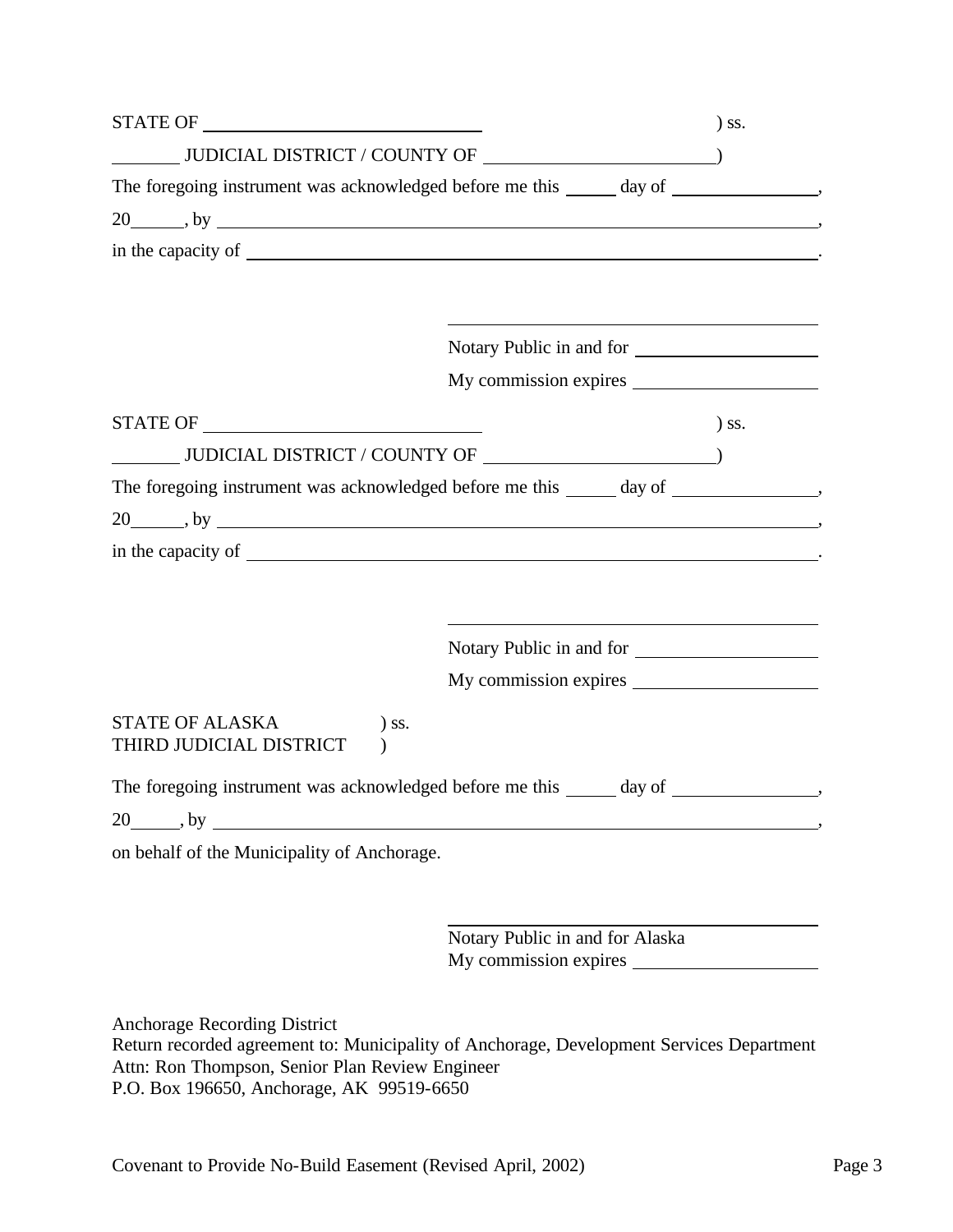|                                                                                           |                          | $\sum$ SS. |
|-------------------------------------------------------------------------------------------|--------------------------|------------|
|                                                                                           |                          |            |
| The foregoing instrument was acknowledged before me this ______ day of _______________,   |                          |            |
|                                                                                           |                          |            |
|                                                                                           |                          |            |
|                                                                                           |                          |            |
|                                                                                           |                          |            |
|                                                                                           | Notary Public in and for |            |
|                                                                                           |                          |            |
|                                                                                           |                          |            |
|                                                                                           |                          |            |
|                                                                                           |                          | $\sum$ SS. |
|                                                                                           |                          |            |
| The foregoing instrument was acknowledged before me this ______ day of _________________, |                          |            |
| $20$ , by $\frac{1}{20}$ , by $\frac{1}{20}$                                              |                          |            |
|                                                                                           |                          |            |
|                                                                                           |                          |            |
|                                                                                           |                          |            |
|                                                                                           | Notary Public in and for |            |
|                                                                                           |                          |            |
|                                                                                           |                          |            |
|                                                                                           |                          |            |
|                                                                                           |                          | $)$ SS.    |
|                                                                                           |                          |            |
| The foregoing instrument was acknowledged before me this ______ day of ________________,  |                          |            |
|                                                                                           |                          |            |
|                                                                                           |                          |            |
|                                                                                           |                          |            |
|                                                                                           |                          |            |
|                                                                                           |                          |            |
|                                                                                           | Notary Public in and for |            |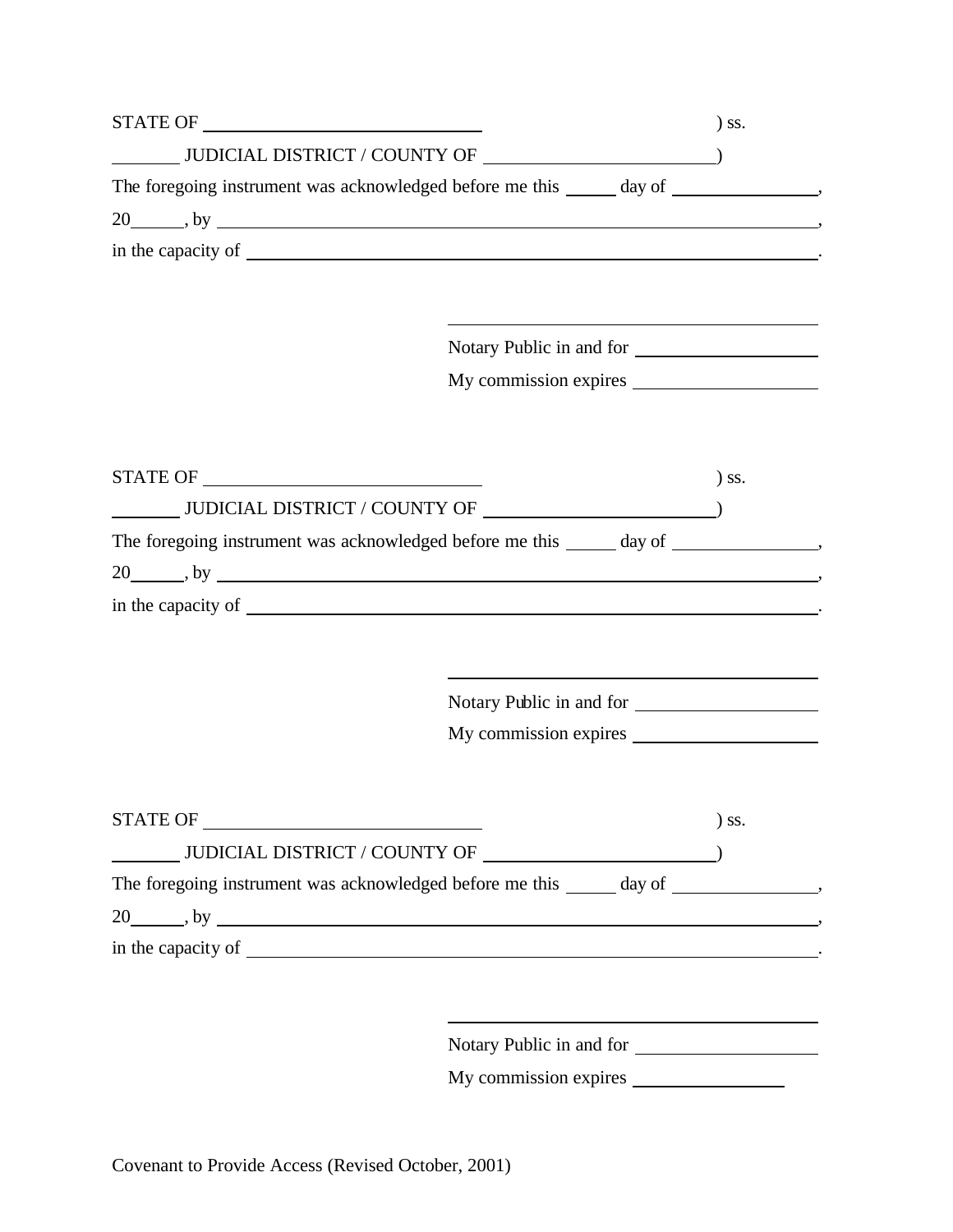# **INSTRUCTIONS FOR COMPLETING A COVENANT TO PROVIDE NO-BUILD EASEMENT**

- 1. There is an administrative fee of \$30.00 for each agreement.
- 2. Agreements will only be accepted on the form provided by the Municipality (notary blocks from other states may be used. )
- 3. All property owners shown on Municipal tax records must sign the agreement.
- 4. If property is owned by a husband and wife, both must sign as tenants by entirety. If both sign at the same time, before the same notary, the same notary block may be used; otherwise, a separate notary block is needed for each signature.
- 5. For agreements involving a corporation, if anyone other than the president signs, he/she must submit proof that he/she is authorized to bind the corporation.
- 6. Persons must sign using their full legal name as given in the body of the agreement.
- 7. Persons signing the agreement must fill in their titles as given in the body of the agreement (individual, tenant by entirety, president, etc.)
- 8. Interlineations and hand-written corrections should be avoided, and may be cause for the Municipality to reject the agreement. If corrections are made, the initials of all persons signing the agreement must be placed next to each correction.
- 9. The agreement must be filled out in ink, and all signatures must be in ink.
- 10. Include the building or land use permit number, if applicable.
- 11. A site plan must accompany the agreement. It must meet the following standards:
	- The plan must not be larger than  $8\frac{1}{2}$ " x 14" (legal size) paper.
	- The site plan must be labeled Appendix "A".
	- Plans and text must be clear, legible, and reproducible.
	- The site plan must show the dominant and servient parcels, including all structures, parking spaces, traffic lanes, and abutting rights-of-way. Both parcels must be identified.
	- There must be a 1" (2.5 cm.) clear margin on all sides of the document.